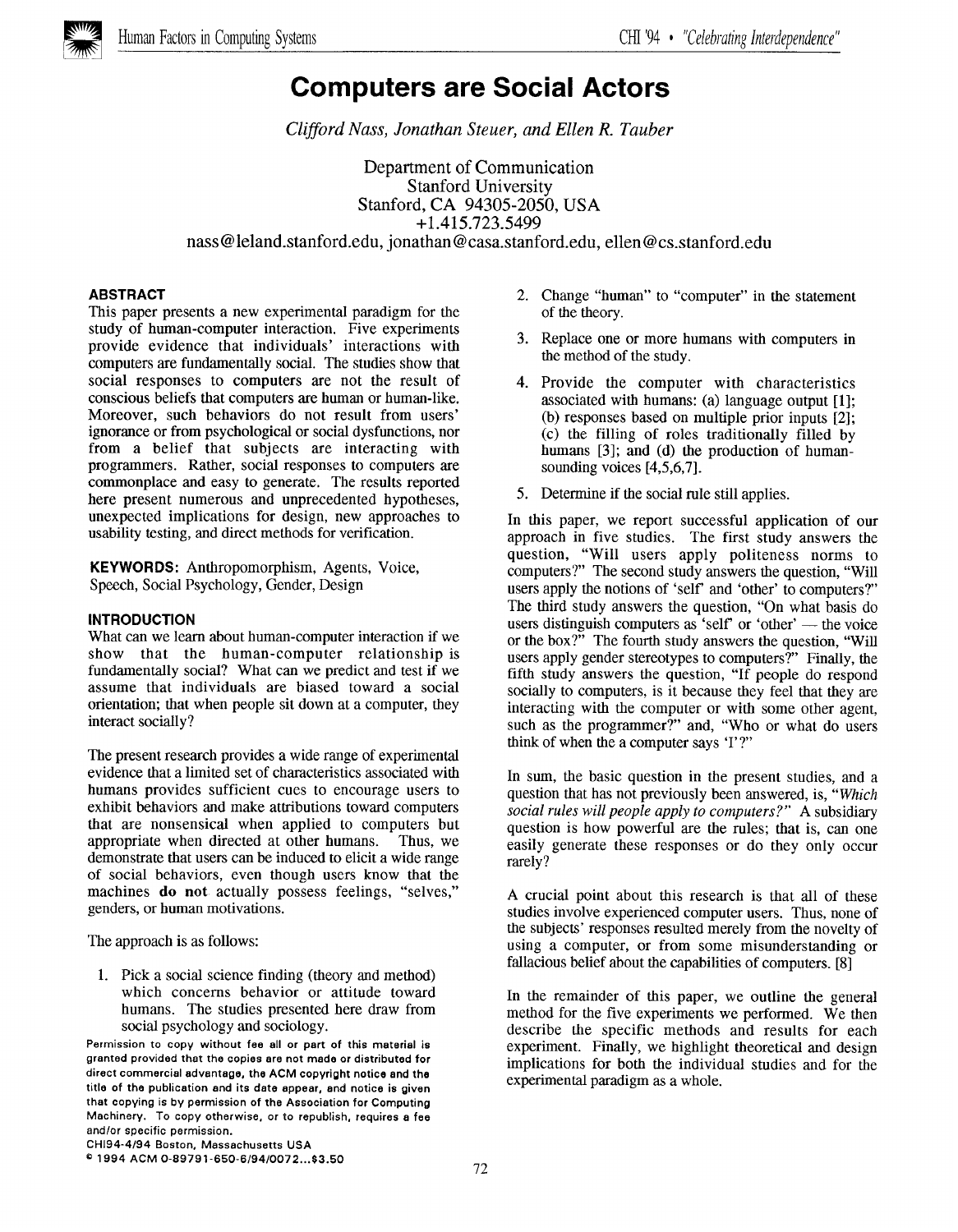

## GENERAL METHOD

All five laboratory studies described below share the same basic experimental method. 180 computer-literate college students volunteered to participate in various experiments involving a computer tutor. Each experiment lasted approximately 45 minutes.

After entering the computer laboratory, the experimenter told each subject that he or she would prepare for a test with the assistance of a computerized tutoring session, Subjects used computers for three distinct sessions: tutoring, testing, and evaluation. After the evaluation session, subjects completed a questionnaire regarding their attitudes about the tutoring, testing, and evaluation sessions.

The computers used were NeXT workstations with 17"2 bit greyscale monitors. The experimental applications were developed in-house using the NeXTStep 3.0 Application Kit and Interface Builder (Copies of the applications and questionnaires are available via anonymous ftp from srct.stanford.edu (36.125.0.127)). The interface was window-based; subjects interacted with the program by pressing on-screen buttons with a mouse. No use of menus or keyboards was required.

Each screen displayed a brief description of what information was being output (e.g., "Instructions," "Fact #7," "Evaluation 3") and one or more on-screen buttons which could be highlighted by clicking the mouse on the button. The button labeled "CONTINUE" indicated that the subject had heard the requisite information, had provided a response (if needed), and was ready to continue the tutoring, testing, or evaluation session. The button labeled "REPEAT" indicated that the subject wished to rehear the information associated with the screen. A matrix of numbered buttons was used for the response scales for the tutoring and testing session. Visual characteristics of the interface (font, size, style, button and layout, etc.) were identical across conditions and across machines.

Sound was recorded to a computer hard disk in 16-bit monophonic format at a sampling rate of 44.1 kHz, using a

Singular Solutions A/D 64X analog-to-digital converter and a Sennheiser 421 dynamic microphone. Sound was played through a separate Fostex 3401 AVB amplified speaker concealed behind each computer monitor.

In all experiments using more than one voice, the complete set of sounds required for the experiment was recorded by at least three individuals. This allowed the particular voice used for each subject to be varied independently of the condition, thereby minimizing the possibility that the experimental effects resulted from the particular voices used, rather than from the experimental manipulations.

A summary of all five experiments is presented in Table 1; the basic experimental setup is depicted in Figure 1.



Figure 1: Overview of Lab Setup (Example: Studies 2 and 3, different-voice, dffferent-box, praise condition)

|    | <b>Study</b>                | Tutor<br>Configuration | <b>Tester</b><br>Configuration | <b>Evaluator</b><br>Configuration                                        | Valence of<br><b>Evaluation</b>    | <b>Questionnaire</b><br><b>Given By</b>    |
|----|-----------------------------|------------------------|--------------------------------|--------------------------------------------------------------------------|------------------------------------|--------------------------------------------|
| ı. | Politeness                  | C1/V1                  | C1/V1                          | C1/V1                                                                    | Praise only                        | $C1/V1$ or<br>$C2/V2$ or<br>Paper & pencil |
| 2. | Voice and Box               | C1/V1                  | C2/V2                          | $C1/V1$ or<br>C <sub>3</sub> /V <sub>3</sub>                             | Praise or Criticism                | Paper & pencil                             |
| 3. | Voice or Box                | C1/V1                  | C2/V2                          | $C1/V1$ or<br>$C1/V3$ or<br>$C3/V1$ or<br>C <sub>3</sub> /V <sub>3</sub> | Praise or Criticism                | Paper & pencil                             |
| 4. | Gender                      | C1<br>Voice M or F     | C <sub>2</sub><br>No voice     | C <sub>3</sub><br>Voice M or F                                           | <b>Mixed Praise</b><br>& Criticism | Paper & pencil                             |
|    | 5. Computer /<br>Programmer | C1/V1                  | C2/V2                          | $C1/V1$ and<br>Computer or<br>Programmer or<br>Computer / "I"            | Praise and Criticism               | Paper & pencil                             |

 $C =$  computer;  $V =$  voice

Table 1: Summary of Experimental Conditions for All Studies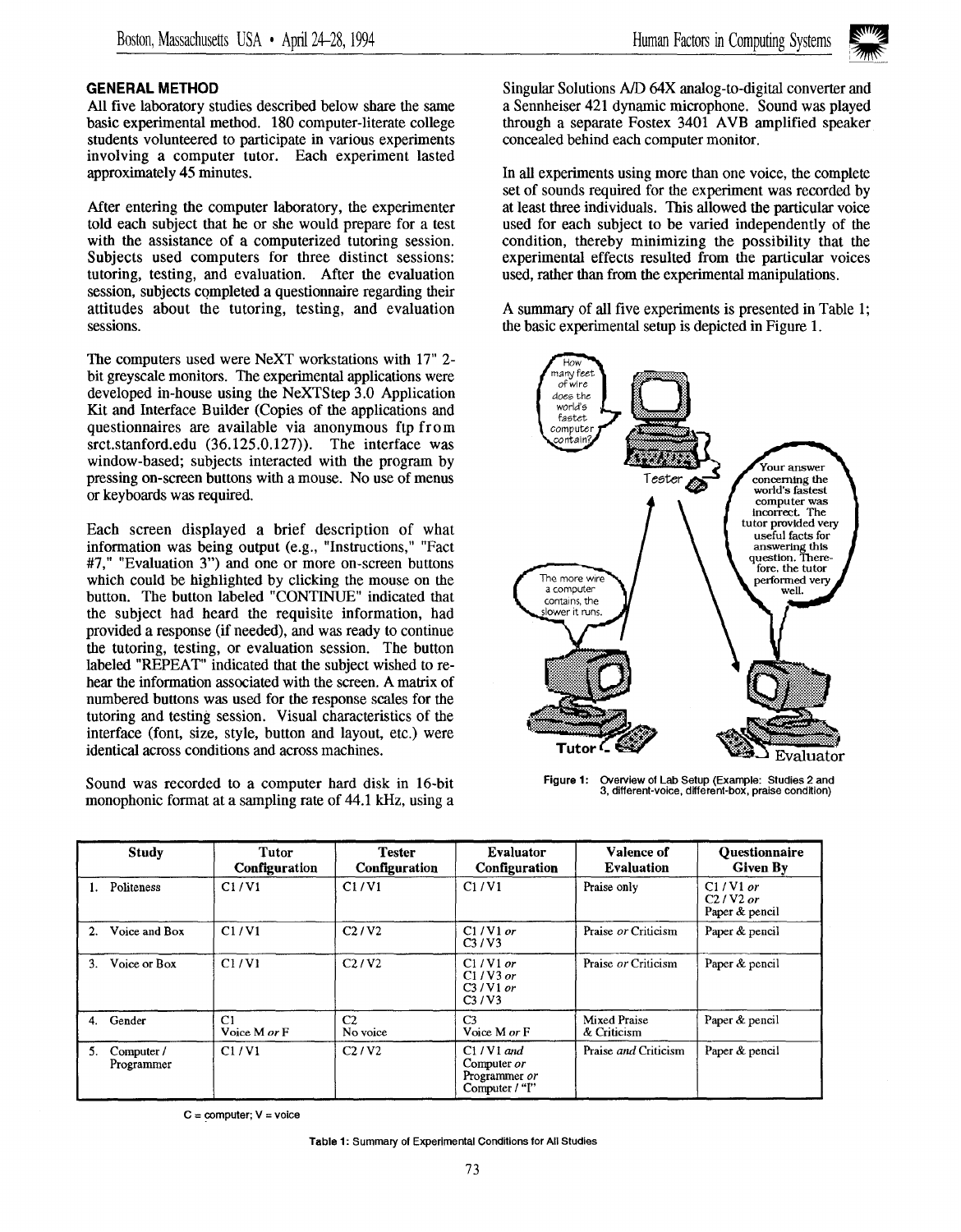

The practice session provided a brief introduction to the use of the interface controls and to the voice output. The tutoring session provided subjects with a total of 25 to 30 facts, which ostensibly were selected from a large database and were based on the subjects' knowledge of the topic, such as mass media, computers, social customs, and love and relationships. The testing session involved a 15-item, five-alternative multiple choice test. Although subjects were told in the instructions that a total of 15 questions would be randomly chosen from a set of 2500 possible questions, in fact, all subjects were given the same 15 questions. During the evaluation session, a computer evaluated the performance of the computerized tutoring session. (See Figure 1). After the evaluation, subjects answered a questionnaire to make assessments of the tutoring, testing, and evaluation sessions. All of the questionnaire items were measured on ten-point Likert scales.

## STUDY 1: COMPUTERS AND POLITENESS

Will people apply politeness norms to computers? This experiment demonstrates that people apply the following social rule to computers: "Direct, as opposed to indirect, requests for evaluations elicit more positive responses and more homogeneous responses." In other words, users asked by a computer about its own performance will feel compelled to be more positive than will users asked about the computer by an independent source.

#### Study 1 Method

In this experiment, 33 subjects used one or two computers. All subjects used a single computer for the tutoring, testing, and evaluation sessions. The experimental manipulation was the locus of assessment. The questionnaire was administered in one of three ways: on the same computer as the tutoring, testing, and evaluating sessions; on a paper and pencil questionnaire (P&P); or on a second, distinct computer (see Table 1). We expected that in the samecomputer condition, subjects would treat the computer as if it were asking for a direct evaluation of itself and would therefore be positive and highly constrained in their assessments. However, the P&P questionnaire should be treated by subjects as an independent request for an evaluation, hence, subjects should therefore be more honest and varied in their responses. If the distinct computer operates like the P&P condition, then we can rule out medium effects. The dependent variables in this study were the subject's perceptions of the computer and the variance in subjects' perceptions.

#### Study 1 Results

Although subjects indicated in debriefing that norms of politeness do not apply to interactions with computers, they did apply them in evaluating the computer. As predicted, in assessing the computer's performance in the samecomputer condition, subjects said that the tutoring was more friendly (based on a five-item index;  $p < .01$ ) and more competent (based on a four-item index;  $p < .02$ ) than in the P&P assessment. Simitarly, using the same items for the indices, the computer-based evaluation session was said to be more friendly  $(p < .001)$  and more competent  $(p < .01)$  when the computer asked about itself. Also consistent with our hypotheses, subjects' responses were significantly less varied in the same-computer condition  $(p < .001)$ , again providing evidence that the direct evaluation rule was employed.

Using a distinct computer for the subjects' assessment, rather than a P&P questionnaire, did not significantly alter subjects' responses. In short, there were the same significant differences between the same-computer and different-computer assessment sessions, while there were no significant differences between the different computer and the P&P conditions. This confirms the social explanation and contradicts the modality explanation.

## STUDY 2: "SELF" VS. "OTHER:" BOX AND VOICE

Will users apply the notions of "self" and "other" to computers? This experiment demonstrates that people apply the following social rules to computers: "Otherpraise is more valid than self-praise," "Other-praise is friendlier than self-praise," "Self-criticism is friendlier than other-criticism," "Other-critics are more intelligent than other-praisers," and "A praised performance is superior to a criticized performance."

#### Study 2 Method

In this experiment, 44 subjects used two or three computers in a 2 (praise or derogation) by 2 (same voice and box / different voice and box), between-subjects design, All experimental manipulations were introduced during the evaluation session. In the "same voice and box" condition, the evaluation session was on the same computer and in the same voice as the tutoring session (only the testing session was on a distinct computer). In the "different voice and box" condition, the evaluation session was on a different computer and in a different voice than the tutoring session (see Table 1). In the "praise" condition, the computer described the performance of the tutoring session favorably for 12 of the 15 questions; for "criticism," the performance was described negatively for 12 of the 15 questions. The questionnaire for assessing the tutoring, testing, and evaluation sessions were all paper and pencil. The dependent variables were the subject's perception of the tutor, the test, the evaluation, and his or her own performance.

## Study 2 Results

As in the politeness study, subjects used inappropriate social rules in assessing machine behavior. Subjects responded consistently with a belief that a different computer with a different voice is a distinct social actor. When assessing the praise condition with different vs. same box, they applied the social rules that praise of others is more accurate and friendly than praise of self. Specifically, when the praised evaluation was on a different box and in a different voice, subjects said the tutor performed better (12 of 14 items;  $p < .01$ ), the praise was more accurate  $(p < .05)$ , and the praise was more friendly  $(p < .01)$ .

Also consistent with treating a different box with a different voice as a distinct social actor, subjects used the rule that other-critics are less friendly but more intelligent than other-praisers (see Figure 2): In the derogation condition,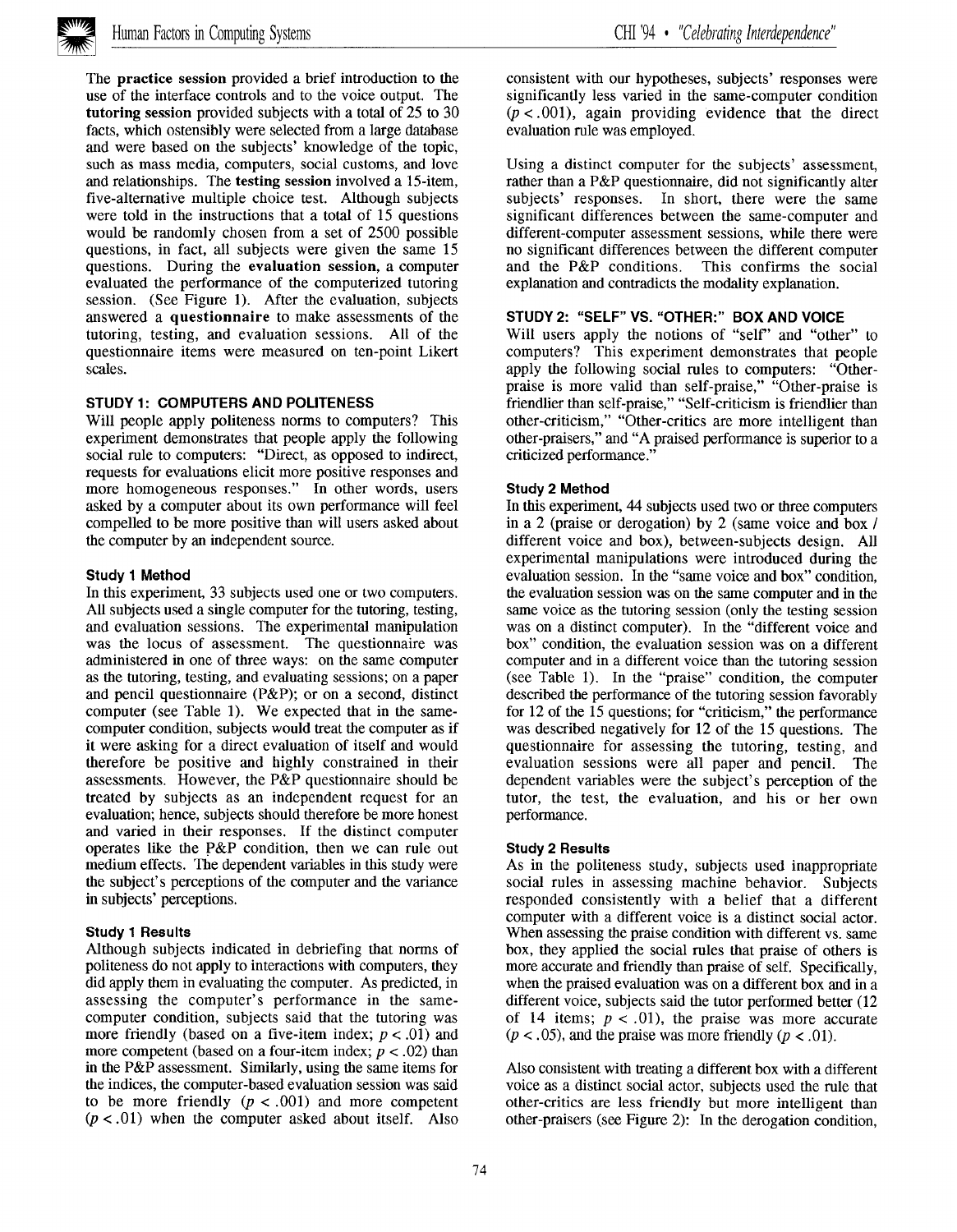subjects assessed the different box and voice evaluation as less friendly ( $p < .001$ ) and more intelligent (see Figure 3;  $p < .03$ ).



Figure 2: Perceived Friendliness as a Function of the Source and Valence of the Evaluation  $(N = 44)$ 



Figure 3: Perceived Sophistication as a Function of the Source and Valence of the Evaluation  $(N = 44)$ 

Finally, the rule that a praised performance is better than a criticized performance was applied by subjects, as a praised tutor was evaluated as having performed better (14 of 14;  $p < .001$ ) than a criticized tutor. Subjects even perceived that they answered more questions correctly in this condition ( $p < .001$ ), though in fact they did not. Thus, notions of "self" and "other" are applied to computers.

## STUDY 3: "SELF" VS. "OTHER:" BOX OR VOICE

On what basis do users distinguish computers as "self' or "other" — the voice or the box? The social rules tested by this experiment are the same as those in Study 2; however, this study takes the question one step further by pinpointing the locus of the self / other attribution.

#### Study 3 Method

7

This experiment, which involved 66 subjects, is an extension of the previous study. It is a 2 (praise / criticism) by 2 (same voice / different voice) by 2 (same box /



different box), between-subjects design. The experiment is identical to Study 2, except that the voice in which the evaluation is presented as well as the box on which the evaluation occurs vary independently. That is, eight distinct conditions are possible during evaluation (see Table 1), As in Study 2, the dependent variables were the subject's perception of the tutor, the test, the evaluation, and his or her own performance,

## Study 3 Results

Subjects responded to different voices as if they were distinct social actors, and to the same voice as if it were the same social actor, regardless of whether the different voice was on the same or different computer. That is, different voices on the same computer elicit the same responses as different voices on a different computer. Specifically, in both the same and different computer conditions, differentvoice subjects perceived the evaluation session to be significantly more accurate  $(M = 5.3)$  than did same-voice subjects  $(M = 4.2, F(80,1) = 4.66, p < .03)$ . This result is consistent with subjects treating different voices as distinct social actors and treating the same voice as the same sociat actor. Different-voice subjects also perceived the tutoring session to be fairer ( $M = 6.4$ ) than did same-voice subjects  $(M = 5.5, F(80,1) = 4.07, p < .05)$ . Finally, when asked to assess the tutor's performance relative to the evaluation, different-voice subjects perceived less absolute difference  $(M = 1.3)$  than did same-voice subjects  $(M = 1.9)$ ,  $F(80,1) = 7.6, p < .01$ ).

In assessing the friendliness of the computers, subjects applied the social rules, "Praise of others is friendlier than praise of self," and "Criticism of self is friendlier than criticism of others" to the computers. Figure 4 presents the mean perceived friendliness for each of the eight cellx



Figure 4: Perceived Friendliness as a Function of Source and Va!ence of Evaluation

There was a significant interaction between the valence of the evaluation and whether the tutoring and evaluation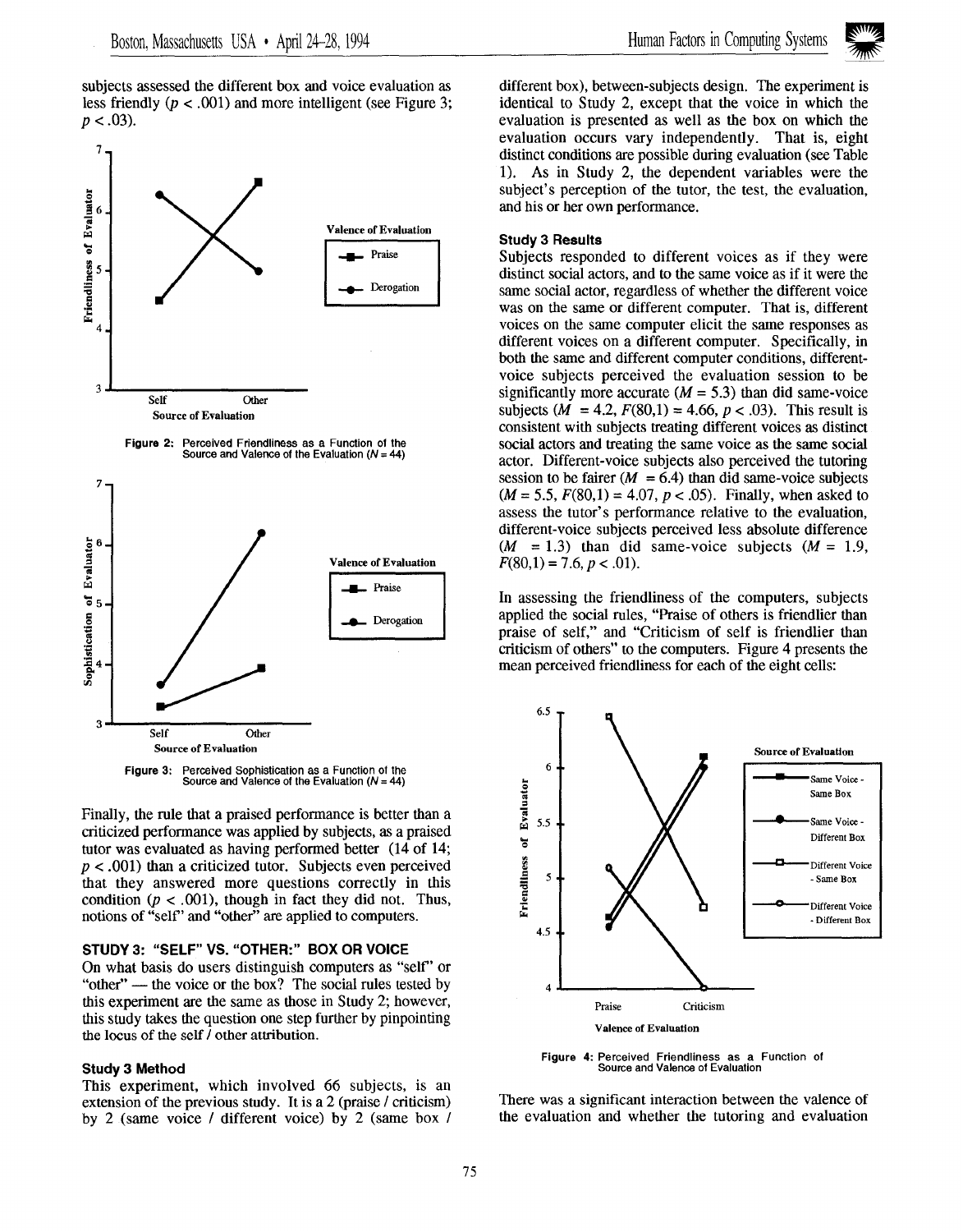

session were in the same voice or different voices  $(F(1,80) = 10.31, p < .002)$ , based on a full factorial analysis of variance. For praise, same-voice subjects found the evaluation to be significantly less friendly than did other-voice subjects  $(t(42) = 1.9, p < .03)$ ; for criticism, same-voice (modesty) subjects found the evaluation to be significantly *more* friendly than did other-voice subjects  $(t(42) = 2.7, p < .005)$ . There were no significant  $(t(42) = 2.7, p < .005)$ . differences for same vs. different box for either accuracy or friendliness.

Thus, voice, and not box, is the primary determinant of the locus of social attributions toward computers.

## STUDY 4: ENGENDERING COMPUTERS

Will users apply gender stereotypes to computers? [9] This experiment demonstrates that people apply the following social rules to computers: "Praise from males is more convincing than praise from females," "Males who praise are more likable than females who praise," and "Females know more about love and relationships than males,"

#### Study 4 Method

In this experiment, 48 subjects, 24 males and 24 females, used three computers. In order to study the effect of the gender of voices, the testing session had no voice and the tutoring and evaluation sessions were given either a female or male voice. These factors were varied independently, and were counterbalanced for subject gender; thus, six male and six female subjects participated in each of four possible combinations of voice gender (see Table 1). The topics for the tutoring and testing were love and relationships, mass media, and computers. The dependent variables were the subject's perceptions of the tutor and evaluator.

#### Study 4 Results

As in the previous studies, subjects applied the social rules in question, even though they knew the rules to be inappropriate. Using the rule that praise from males is more convincing than praise from females, tutors (whether male- or female-voiced) who were evaluated by a male voice were seen as more assertive ( $p < .01$ ), more dominant  $(p < .1)$ , more forceful  $(p < .05)$ , more affectionate  $(p < .05)$ , more cheerful  $(p < .1)$ , more sympathetic  $(p < .05)$ , and warmer  $(p < .1)$  than tutors evaluated by female voices.

Similarly, demonstrating that subjects use the social rule, "Males who praise are more likable than females who praise," evaluators with a male voice were seen as more dominant ( $p < 0.1$ ), more assertive ( $p < 0.1$ ), more forceful,  $(p < .05)$  more sympathetic  $(p < .05)$ , and warmer  $(p < .05)$ than evaluators with a female voice.

Also, in line with the belief that females know more about love and relationships than males, female tutors of love and relationships were evaluated as more sophisticated  $(p < .1)$ and having chosen better  $(p < 0.1)$ , broader  $(p < 0.1)$ , and less-known facts ( $p < .05$ ) than male tutors.

Another interesting set of interactions emerged in the conditions in which the voices of the tutor and evaluator

were of different genders, In both the male tutor / female evaluator and the female tutor / male evaluator conditions, both the style of tutoring and the style of evaluation was seen as more similar to the subject's own style (both  $p < .1$ ). In addition, in these different-gender conditions, facts about love and relationships were seen as more informative ( $p < .05$ ), better-chosen ( $p < .05$ ), and broader  $(p < .05)$  than in the same-gender conditions.

Thus, gender stereotypes applied in human-human interaction are applied in human-computer interaction with computers employing gendered voices.

## STUDY 5

When people respond socially to computers, is it because they feel that they are interacting with the computer or with some other agent? [10] This study demonstrates that users do make social attributions toward the computer itself, and provides some evidence that the computer referring to itself as "I" is not necessary to generate such attributions.

#### Study 5 Method

In this study, 33 subjects used two computers. The protocol differed from previous studies in that subjects experienced the tutoring / testing / evaluating cycle twice, rather than only once. In the first cycle, the evaluations were generally positive; in the second, they were generally negative. Tutoring and evaluation took place on one computer; the test was administered by a distinct computer (see Table 1).

The experimental manipulation was the way in which the tutor / evaluator computer was referred to by the computer itself and by the experimenter. In the "computer" condition, both experimenter and computer referred to the computer as "this computer" or "the computer." In the "computer – 'I'" condition, the computer referred to itself as "I," but the experimenter referred to it as "the computer." In the "programmer" condition, the computer referred to itself as "I", but the experimenter referred to it as "the programmer." The dependent variables were subject's perceptions of the computers, as measured by 170 different questionnaire items.

#### Study 5 Results

Subjects in the computer condition found the computer to be generally more capable, more likable, and easier to use than the computer in the programmer condition. Of 170 comparisons of mean responses between these groups, 167 of the differences were in the direction of greater performance and greater liking, and 60 of these differences were significant. The computer in the computer  $-$  'I' condition was also better liked and considered more capable by subjects than was the computer in the programmer condition. Of 170 mean comparisons, 148 were in the appropriate direction, and 40 of these differences were significant. Subjects did not perceive the computer and computer  $-$  "I" conditions to be substantially different, rating the computer condition higher on only 95 of 170 items, and none of these differences were significant. No differences were found between the positive and negative evaluation conditions.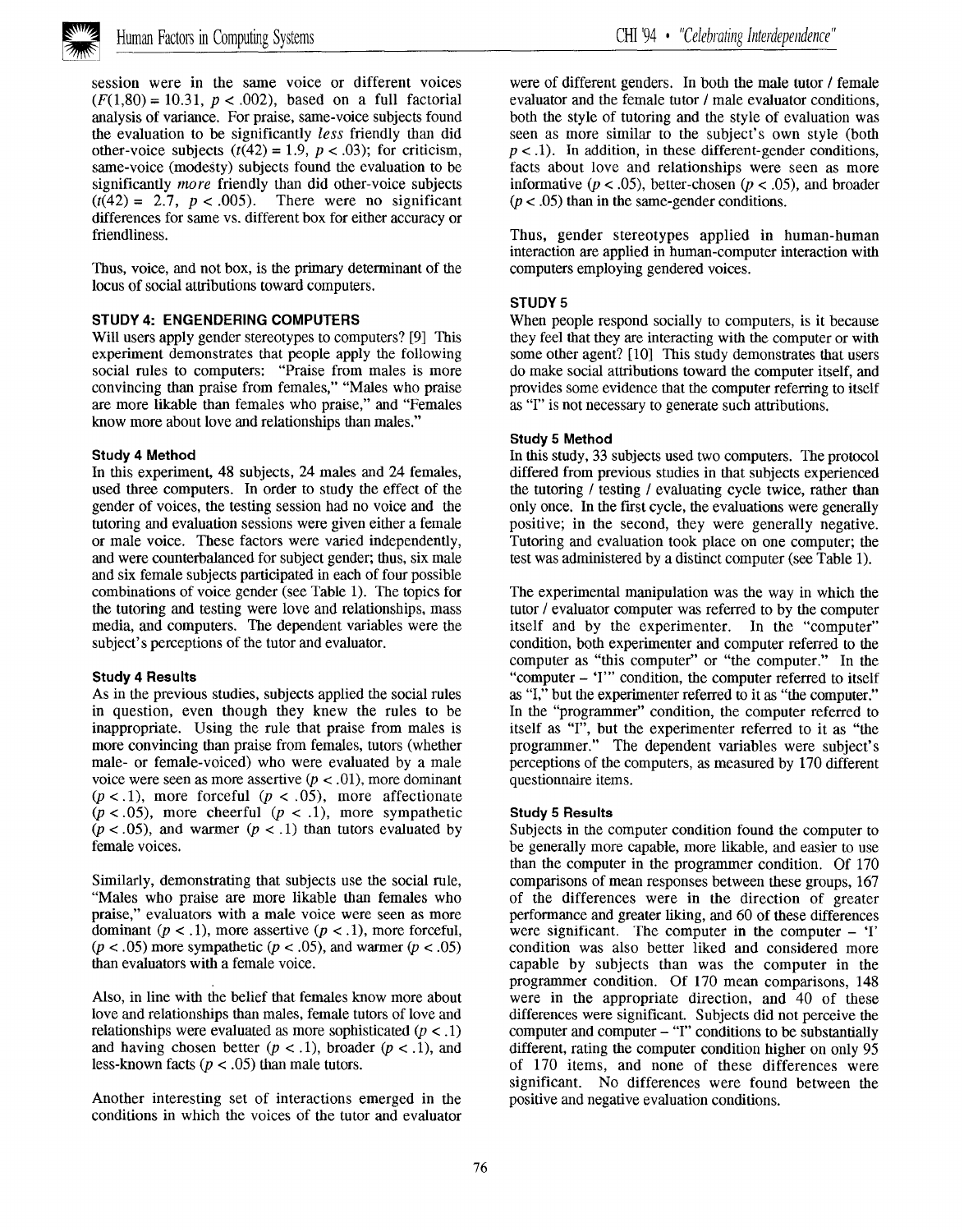

Thus, computer users who respond socially to computers do not feel as though they are interacting with a programmer, but rather attribute socialness directly to the computer itself. Computer self-reference using "I" is not essential to generating this response.

# THEORETICAL IMPLICATIONS

This section summarizes the theoretical implications of the experiments described above.

# Study 1

• Social norms are applied to computers.

# Study 2

• Notions of "self" and "other" are applied to computers.

## Study 3

- Voices are social actors.
- Notions of "self" and "other" are applied to voices.

# Study 4

- Computers are gendered social actors.
- Gender is an extremely powerful cue.

# Study 5

- Computer users respond socially to the computer itself.
- Computer users do not see the computer as a medium for social interaction with the programmer.

## All Studies

- Primitive cues are powerfu
- Social responses are automatic and unconscious.
- Findings in social psychology are relevant to human responses to computers
- Human-computer interaction is socia psychological,
- Experimental paradigms are interchangeabl

## DESIGN IMPLICATIONS

This section summarizes the design implications of the experiments described above.

## Study 1

Usability testing should not be same-machine based.

## Study 2

- Modesty is a complex phenomenon.
- Integration is highly consequential.
- Uniformity of interface is double-edged.
- Social cues need not be heavy-handed.

## Study 3

• Choice of voices is highly consequential.

- Agent integration/differentiation is easil created.
- Agent integration/differentiation is powerful.
- ✌ Social actors can be easily portrayed on multiple computers. Cross-computer continuity of social actors is easily obtained.
- Uniformity of interface is double-edge.

# Study 4

• Gender of voices is highly consequential.

## Study 5

• Computers need not refer to themselves as "I" to generate social responses.

# **CONCLUSIONS**

We have presented five studies which show that experienced computer users do in fact apply social rules to their interaction with computers, even though they report that such attributions are inappropriate. These social responses are not a function of deficiency, or of sociological or psychological dysfunction, but rather are natural responses to social situations. Furthermore, these social responses are easy to generate, commonplace, and incumble.

We have shown that the human-computer relationship is fundamentally social. These results suggest that many other principles drawn from the extant literature in social psychology, communication, and sociology are relevant to the study of human-computer interaction and have clear implications for user interface design.

Traditionally, when interface agents have been created, they have been endowed with faces, personalities, and a rich human representation [11,12]. The present research suggests that low-overhead agents can be easily produced and can generate a wide range of social responses., and suggests that concern with the inability to create a photorealistic, full-motion video, or other high-bandwidth representation may be highly overrated.